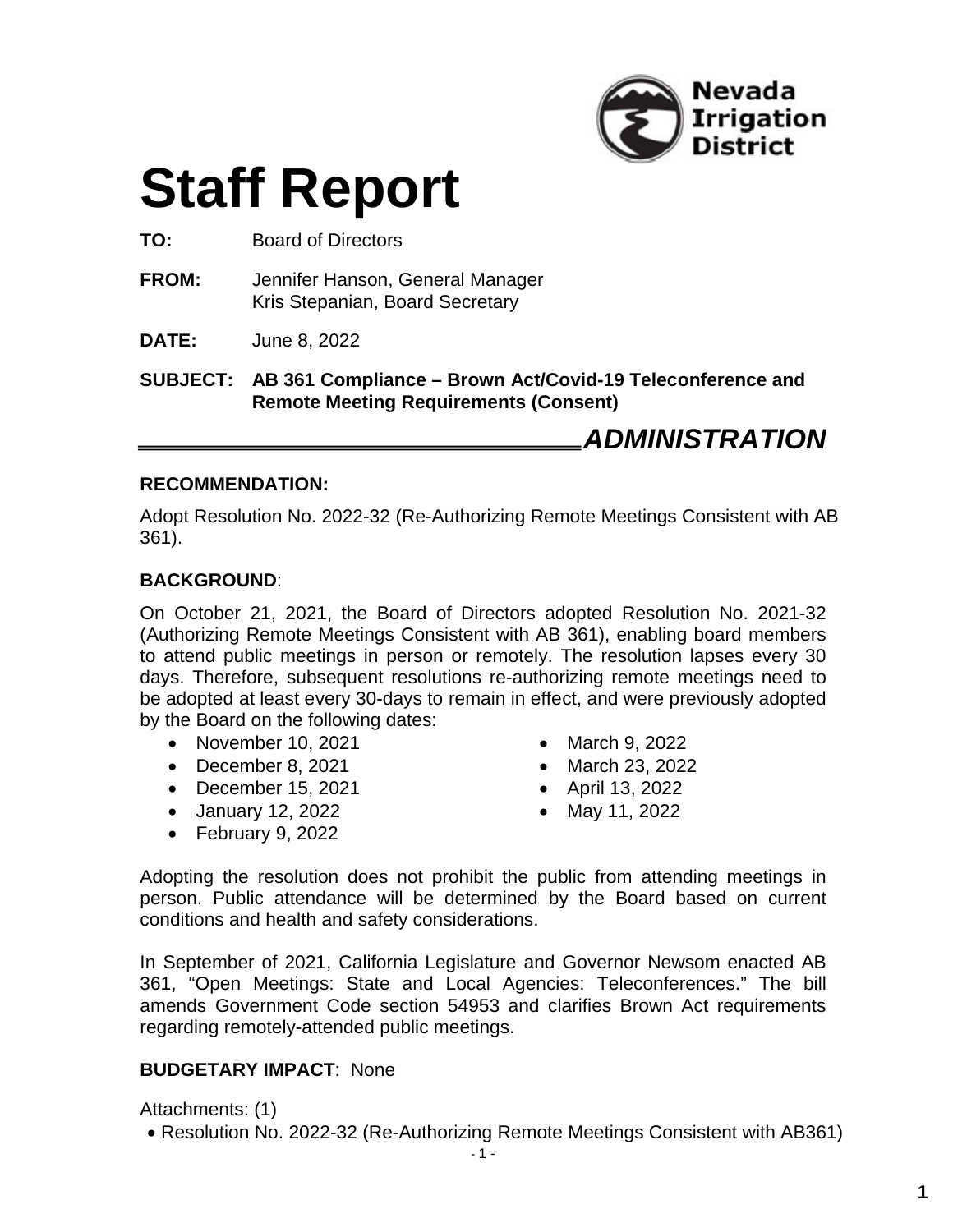

# RESOLUTION NO. 2022-32 OF THE BOARD OF DIRECTORS OF THE NEVADA IRRIGATION DISTRICT

## **RE-AUTHORIZING REMOTE MEETINGS CONSISTENT WITH AB 361**

**WHEREAS**, the Nevada Irrigation District ("District") is committed to preserving and nurturing public access and participation in meetings of the Board of Directors; and

**WHEREAS**, all meetings of Nevada Irrigation District's legislative bodies are open and public, as required by the Ralph M. Brown Act (Cal. Gov. Code 54950 – 54963), so that any member of the public may attend, participate, and watch the District's legislative bodies conduct their business; and

**WHEREAS**, the Brown Act, Government Code section 54953(e), makes provisions for remote participation in meetings by members of a legislative body by audio or video or both, without compliance with the requirements of Government Code section 54953(b)(3), subject to the existence of certain conditions; and

**WHEREAS**, a required condition of remote meetings is a declaration of a state of emergency by the Governor pursuant to Government Code section 8625, proclaiming the existence of conditions of disaster or of extreme peril to the safety of persons and property within the state caused by conditions as described in Government Code section 8558; and

**WHEREAS**, it is further required that state or local officials have imposed or recommended measures to promote social distancing, or, the legislative body meeting in person would present imminent risks to the health and safety of attendees; and

**WHEREAS**, the Board of Directors previously adopted Resolution Number 2021-32 on October 21, 2021, finding that the requisite conditions exist for the District's legislative bodies to conduct remote meetings without compliance with paragraph (3) of subdivision (b) of section 54953; and

**WHEREAS**, as a condition of extending the use of the provisions found in section 54953(e), the Board of Directors must reconsider the circumstances of the state of emergency; and the Board of Directors has done so; and

**WHEREAS**, emergency conditions persist in the District, specifically, on March 4, 2020, the Governor proclaimed State of Emergency to exist in California due to the COVID-19 pandemic, which proclamation is still active; and

**WHEREAS**, state and local officials have recommended social distancing measures, including masks, to slow the spread of COVID-19 and the contagious Delta variant, and to protect the vulnerable and immunocompromised members of the community; and